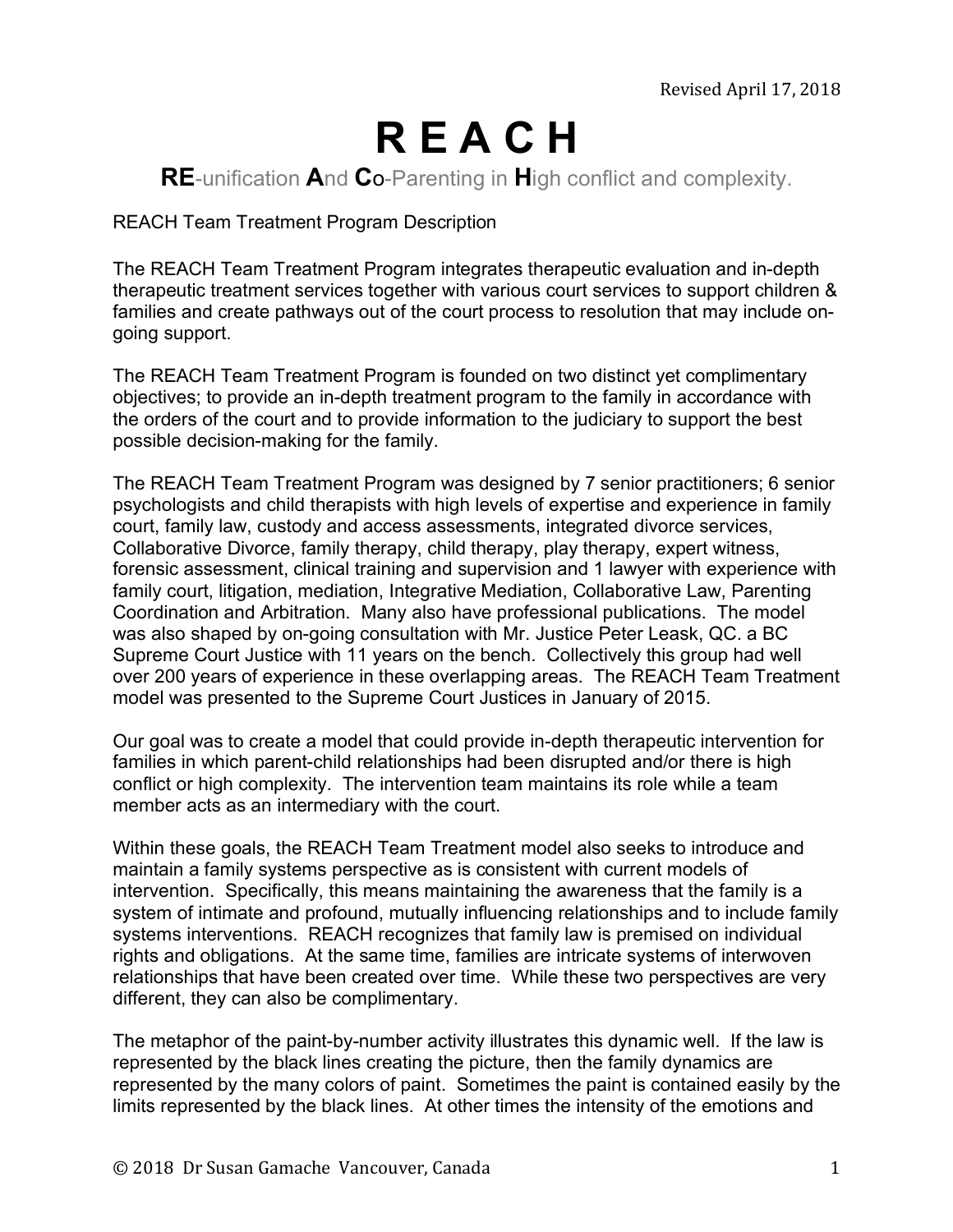relationships in the family may make it quite challenging to keep the paint within the lines.

Fundamentally, the family therapy team and the judge have a similar objective. One, to figure out what is going on, and two, to help resolve relationship problems to facilitate reunification. The REACH Team model allows the therapeutic work to inform the judge or the officers of the court as directed by the judge or initiated by one or both parents, or one or both counsel, or by the REACH team itself.

## Defining Family

For the purposes of The REACH Team model, 'family' is defined as a family system including all those who care for the children or are important figures in their lives. The focus is inclusive and on what the family does. This includes the birth family, adoptive family, stepfamily, extended family, and any other type of committed relationship that provides care and resources to the children.

This focus on what the family 'does' allows us to consider the ability of the family members and the family system to provide the basic functions of the family. This definition also allows those who share the care and love for children to be considered part of the 'family' no matter what their relationship status with each other. In fact, in many circumstances, new family members such as new partners, make substantial contributions to children and equally have substantial influence in the post divorce family system.

REACH uses an understanding of the family system that gives the child's experience priority. Most children create an inner experience of their family that includes their parents, extended family and important caregivers and is not limited by whether or not these people consider themselves to be family with each other. For example, children do not exclude their parents from their family even if their parents have let go of one another as 'family', post divorce. Equally, a child who has developed a caring relationship with a stepfather and stepsiblings will include this person in their family as the relationships develop over time, even if their biological father does not.

Disrupted parent-child relationships, from a family systems perspective, are an indicator that the family system, as defined above, is not functioning optimally in the care and support of the children. The disruption of a parent-child relationship is often a symptom of other problems in the family system. At the very least, a disrupted parent-child relationship cannot fulfill the 'function' described in the definition above.

### The REACH Team Treatment Program

REACH provides in-depth therapeutic interventions for the children and parents of court involved separating and post divorce families and integrates this work with the social justice interventions of the court system as they relate to children's best interests.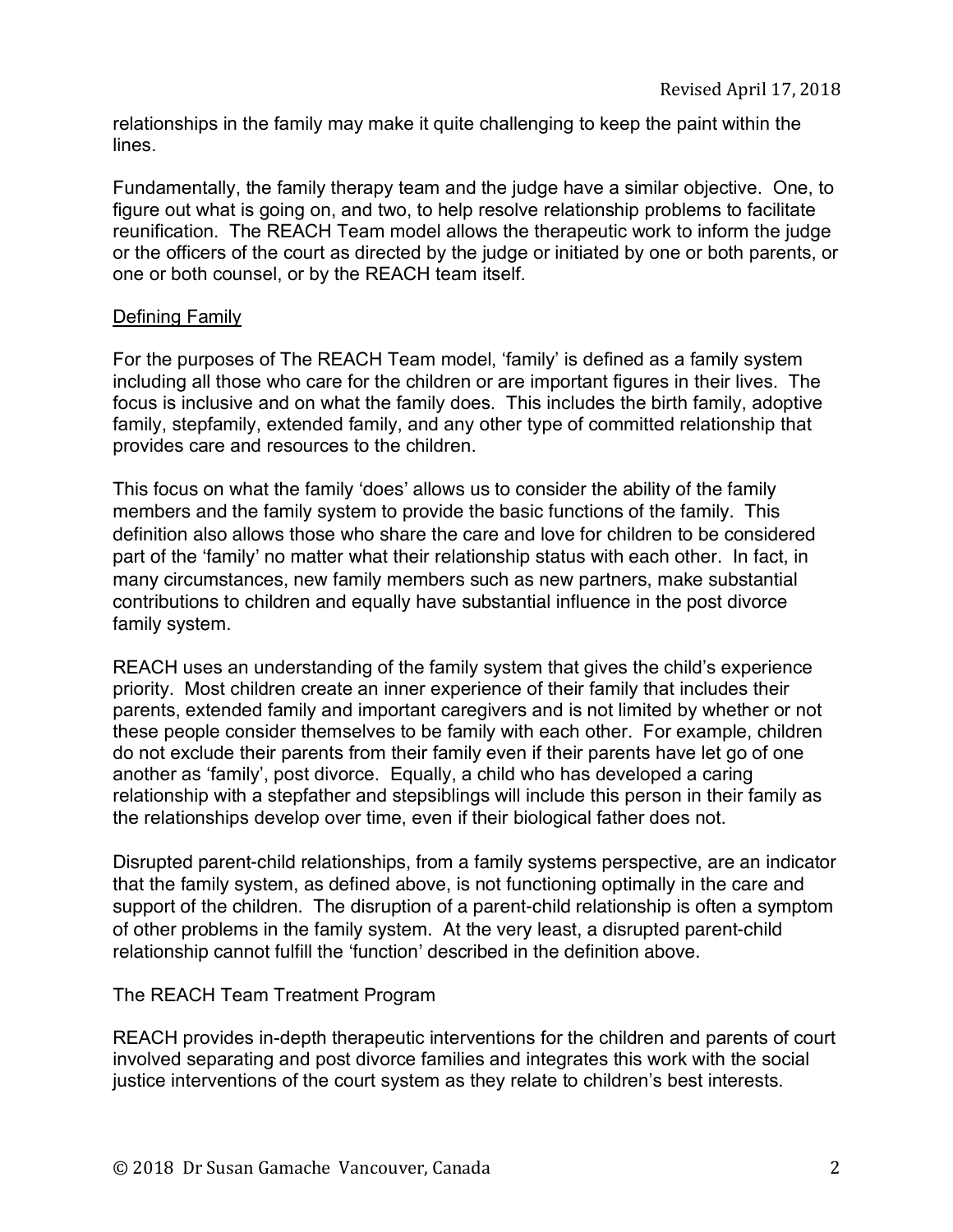REACH teams consist of a Court Designate, a Child Therapist(s) and a Parent Therapist for each Parent.

The REACH Treatment Team is made up of one Parent Therapist for each of the parents, and one or more Child Therapists for the children, depending on ages and capacities. Each team also includes one Court Designate who acts as both the point of intake for the family into the REACH Team Treatment Program and as a conduit of information from the treatment team to the judge or officers of the court. The Court Designate can be either a family law lawyer with experience and sensitivities to the therapeutic process with court involved families experiencing disrupted parent-child relationships and/or high conflict or complexity, or a psychologist experienced in family court matters.

THE ROLE OF THE CHILD THERAPIST

1. The Child Therapist within the Reach Program will provide on-going therapy to the child(ren) in order to assess and address the psychological distress with the goals to:

a. disengage the child(ren) from Parental conflict

b. understand the child(ren)'s perception of each Parent and work towards an appropriate and best possible relationship with each Parent

c. understand and treat any problems including physical, behavioral, emotional, cognitive or relational including anxiety, depression, estrangement or alienation

c. correct misperceptions and distorted thinking

d. support the child(ren) through the separation process and provide a reparative experience for the child(ren).

e. provide the child with an opportunity to voice his/her concerns regarding the separation/divorce.

2. Work with REACH Parent Therapists to provide Parents with information and guidance to help their children through this process.

3. Work with REACH Parent Therapists to assist Parents with gaining understanding (based on the child's articulations and perceptions) of contributing factors to their child(ren)'s distress including estrangement and barriers to reunification.

5. Work with REACH Parent Therapists to provide feedback and support to the Parent therapist(s) in order to develop competent Parenting strategies, which will facilitate improved parent-child relationships and reduce barriers to reunification.

# THE ROLE OF THE PARENT THERAPIST(S)

1. Work with each Parent to:

a. establish the best possible working relationship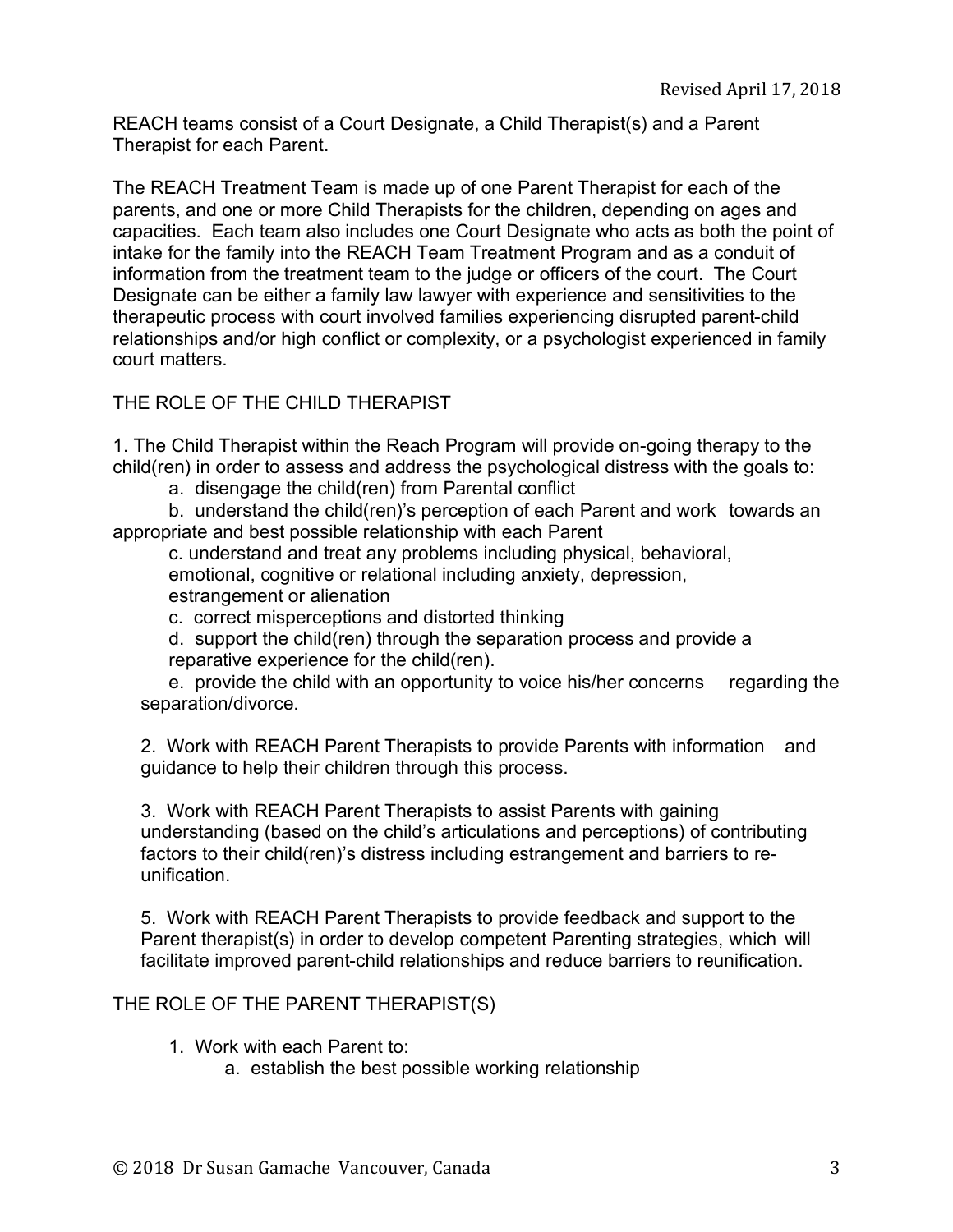b. work toward best possible quality of relationship of the child(ren) with BOTH Parents

- c. maintain the well-being of the children
- c. identify concerns, interests and desires
- d. improve communication and reduce misunderstandings
- e. learn and use conflict resolution skills
- f. develop effective co-Parenting skills as is appropriate
- g. develop best possible Parenting practices
- h. develop best possible co-Parenting practices
- i. develop best possible Parenting plans if necessary

2. Work with the REACH team Child Therapist to:

a. understand and integrate the information from the Child Therapist to help create the best possible Parenting and family environment for the child(ren)

b. share information with the Child Therapist to help the Child Therapist work most effectively with the child(ren).

c. give feedback to the Parents regarding the work of the Child Therapist to support the Parents to achieve their best practices in Parenting, co-parenting and creating the most positive family environment possible for the child(ren).

3. Work with the other REACH team Parent Therapist to support the best possible understanding of the family system including:

a. the relationship dynamic between the two Parents

b. the impact of the relationship dynamic between the Parents on the child(ren).

c. any relevant new partners, members of the extended family, family friends, community members or others who may be effecting the well-being of the child(ren).

### THE ROLE OF THE THERAPEUTIC TEAM

The REACH Therapeutic Treatment Team has two interrelated goals. The first is to explore and understand what is going on in the family relationship system. The second is to help the parent-child relationships to move forward, keeping the best interests of the children at the forefront.

Once the Court Designate has completed the intake, the Parent Therapists meet with their respective client. The Parent Therapists then debrief so that they create an overview of both perspectives of both parents. The Parent Therapists will then meet with their respective clients and each other until the parties are ready to begin communicating with each other, either in person, over the phone, through live supervised email or any other method that is satisfactory.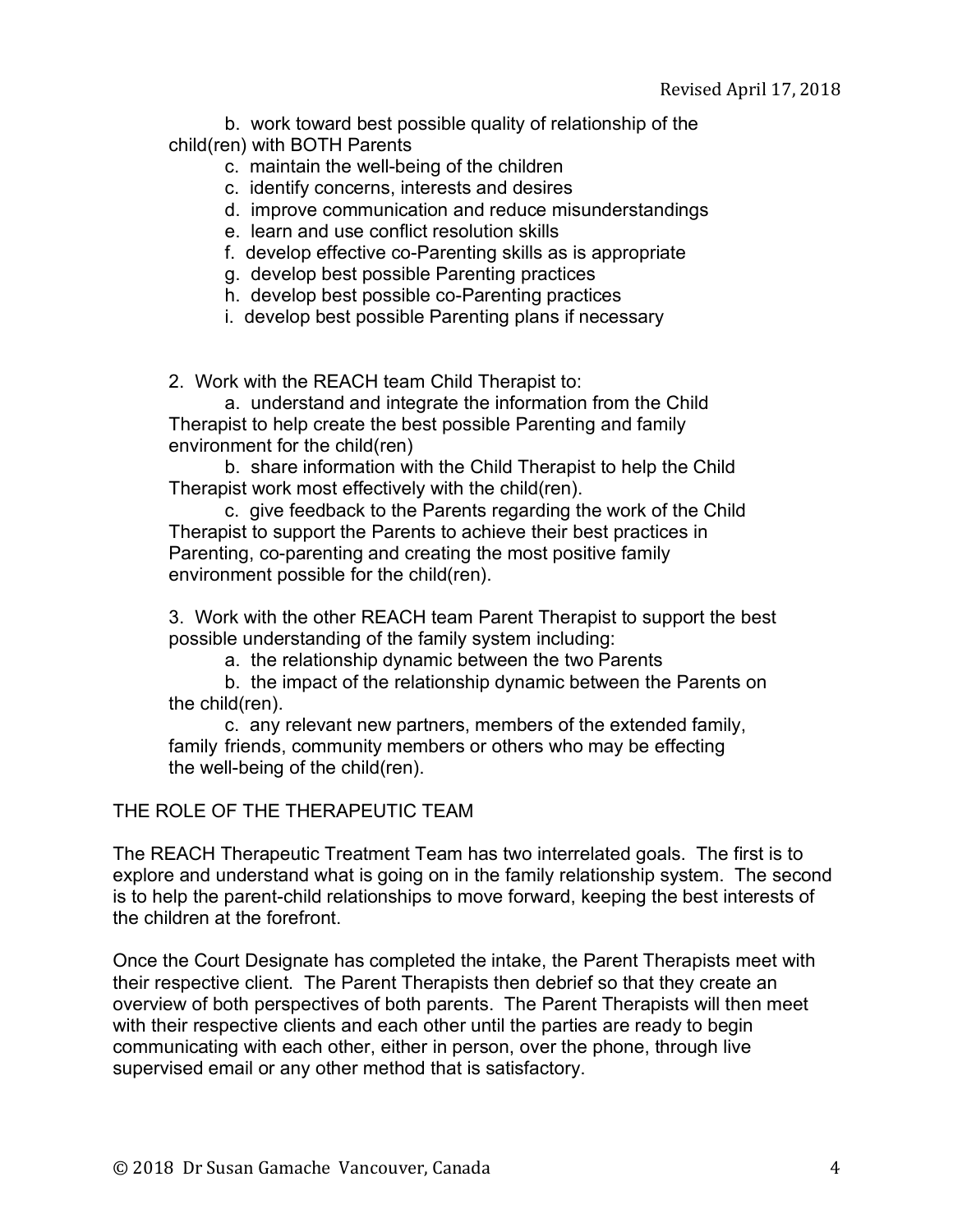Each member of the therapeutic team has a primary responsibility to their client; one of the parents or one or more of the children and is also generally supportive of the other clients. The therapeutic work progresses in a unified and cohesive process that includes all the observations and understandings of the team members simultaneously.

Once the parents have made some progress, the team works to include the children. Children can often carry the burden of their parents' conflict and seek ways to reduce their anxiety and stress by remaining in the background. REACH seeks to protect the children from having to be the leaders of improvement in the family relational system by giving the parents the opportunity to start the shifts and evolution out of the problematic patterns themselves. Equally, given that children are often not responsive to court orders, especially older children, it may be important for the children to recognize change in the parents before they can safely participate.

The REACH Therapeutic Treatment Team works together in response to the family dynamics. The team may work with family members in constellations and through any therapeutic modality as we feel is appropriate. The REACH Therapeutic Treatment Team seeks to remain creative and innovative, even though families are court involved. We seek to compliment the court process, not to be subsumed by it.

# THE ROLE OF THE COURT DESIGNATE

The role of the Court Designate (CD) is two-fold. First, the CD is the point of intake for the family. The CD organizes with the parents to sign the contract, provide payment and schedule the first meetings with the Parent Therapists. The CD is then well positioned to hold the parents accountable to court orders including attending scheduled appointments with the REACH team and following through on agreements and recommendations.

The second role of the Court Designate is to provide information from the REACH team to legal counsel or to the court. The Court Designate provides a bridge to the court system in any way necessary including giving feedback to the court process and holding parents accountable to court orders. Feedback from the Court Designate to counsel or to the court may be initiated by either parent or by the REACH team.

### The Court Designate Report

When requested by the judge, initiated by counsel or by the REACH team itself, a CD report is created. The entire team participates in the creation of the report. Together with the Court Designate, the REACH Therapeutic Team create a report that provides cost effective, relevant and timely feedback to the judge and officers of the court.

Each therapeutic team member has observations and experience with their designated family members as well as general observations of the relationships between family members. Together the team has a 360 degree view of the family dynamics.